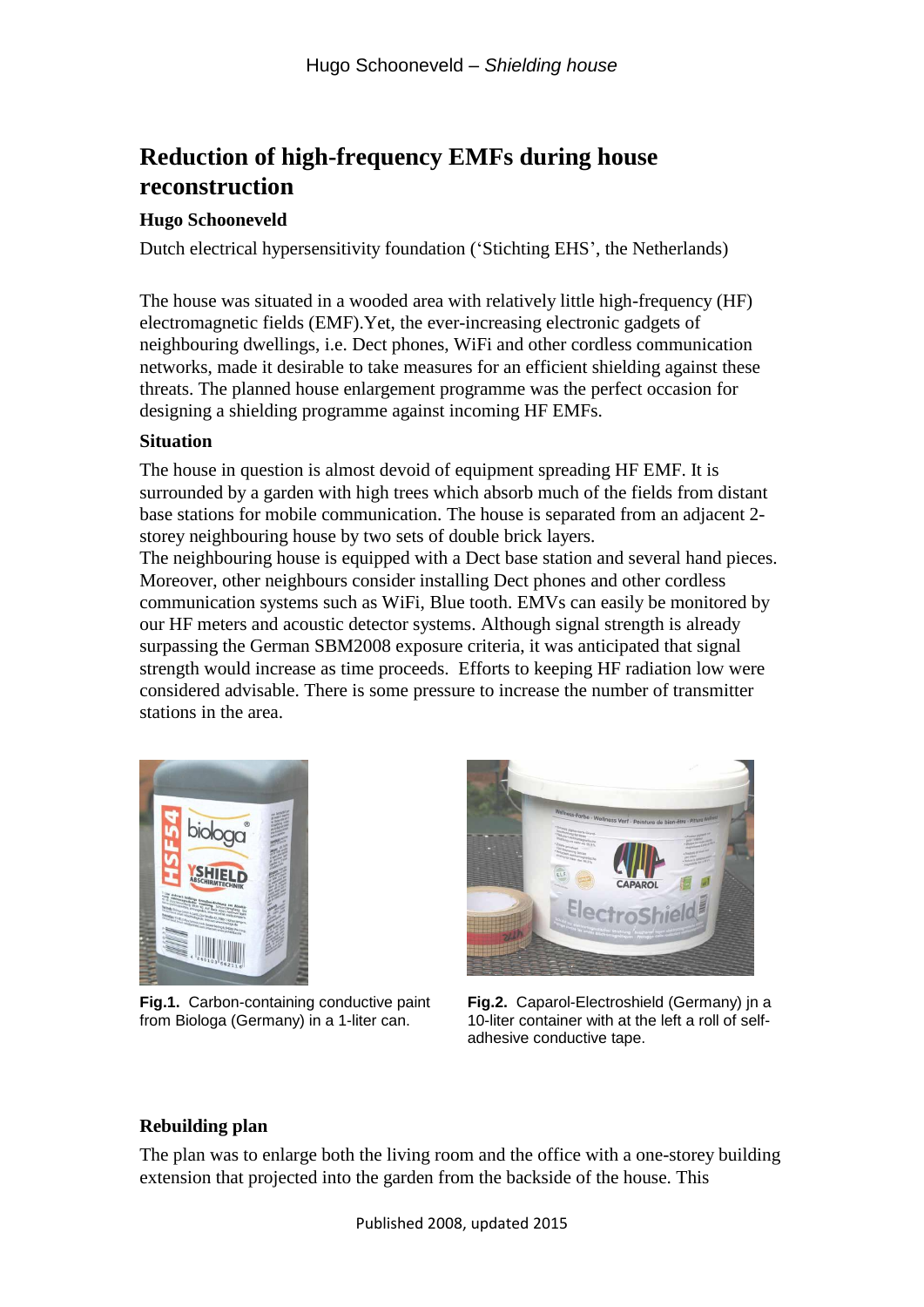extension should be made as impermeable for HF fields as possible by a set of measures:

(1) Covering the flat roof surface with 5 mm mesh G-ES netting, comprising a network of silver threads covered with an insulating and nonconducting black plastic non-conducting coating. This material is supplied in rolls of 50m of length and a width of 1m. The overlap between adjacent layers should be at least 5cm.

(2) Inserting this material in the spaces of the double-layer of brick masonry of all extension walls.

(3) Shielding all woodwork -window frames and wood decorations- with conducting carbon-containing paint YShield HSF 54.

(4) Steel reinforcements mats in the concrete floor were interconnected by welding and equipped with a steel rod terminal that could be connected to earth, should such be desirable (Fig.9).

(5) Double-layer glass panels HR++ type were ordered to have a 'Special-S' coating. This coating type was found to reflect HF radiation better than regular glass or other coating types, according to measurement data of Pauli and Moldan.

(6) Walls shared with the neighbours were painted over their entire length and height with the Caparol's ElectroShield carbon-containing and conducting acrylic paint.



**Fig. 3** Silver-containing 5mm mesh G-ES netting



**Fig.4** G-ES netting, flexible **Fig. 5** Heat-reflecting glass



panel: HR++ Special Plus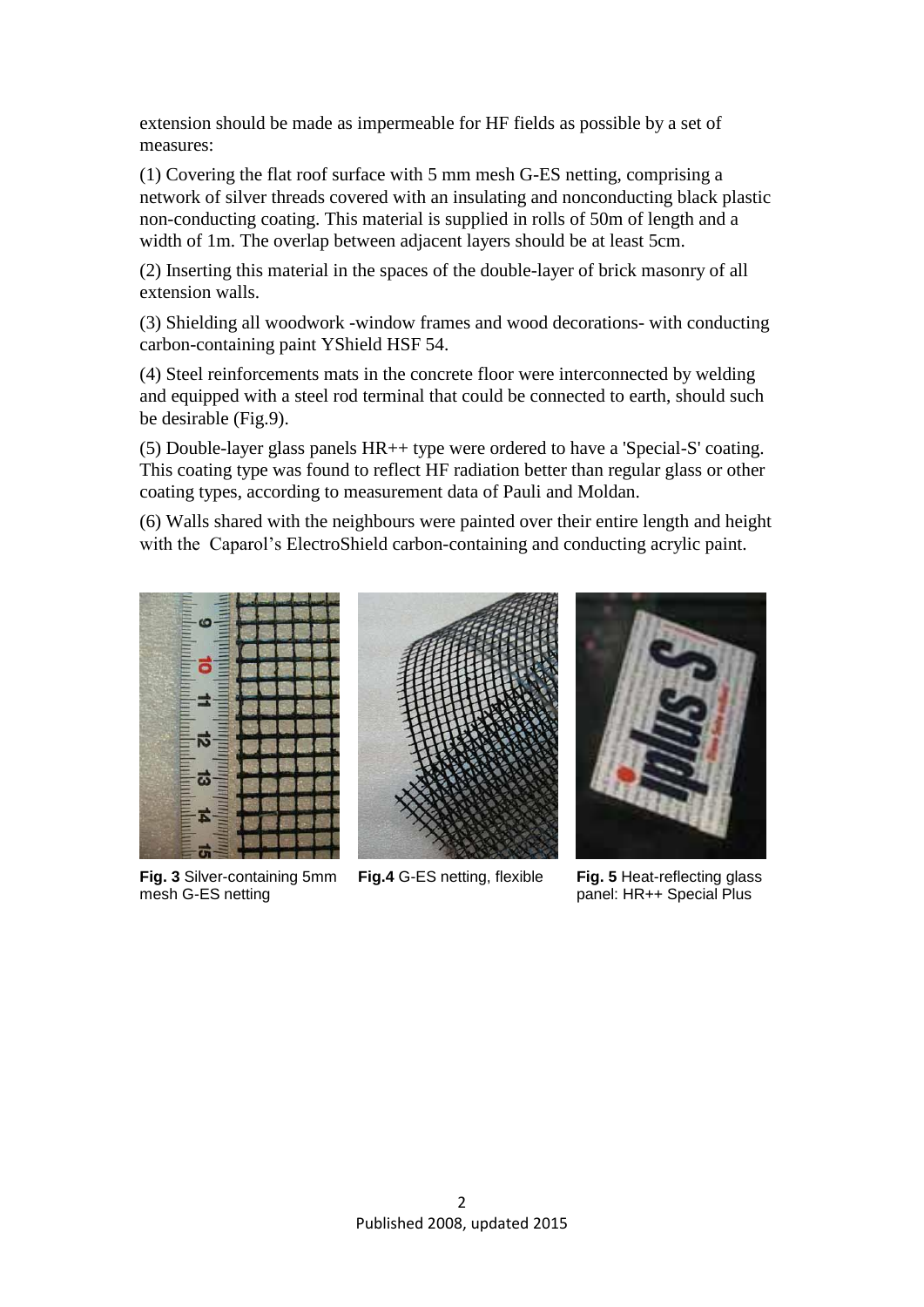

**Fig.6**. Brick wall construction and filling: (from left to right): white calcium blocks, G-ES netting, mineral wool insulation, 4 cm space, outer brick wall layer.



**Fig.7.** G-ES netting, overlapping pieces, nailed against wood board

#### **Note on the heat-shielding glass panels (Fig.5)**

Such windows panes as the HR++/Special-S variety are relatively expensive, but the infrared reflection helps keeping heat inside during winter and outside during summer. It helps reducing heat transfer and that pays itself on the longer term.



**Fig. 8** Treatment of wood with HSF54 paint. Two solid layers (one of the sliding doors) are next covered with two finish layers (not shown yet).



**Fig. 9** Reinforcement of concrete floor with steel mats, welded together at some points**.**  Note that small piece of rod pointing downwards for an earth connection, if so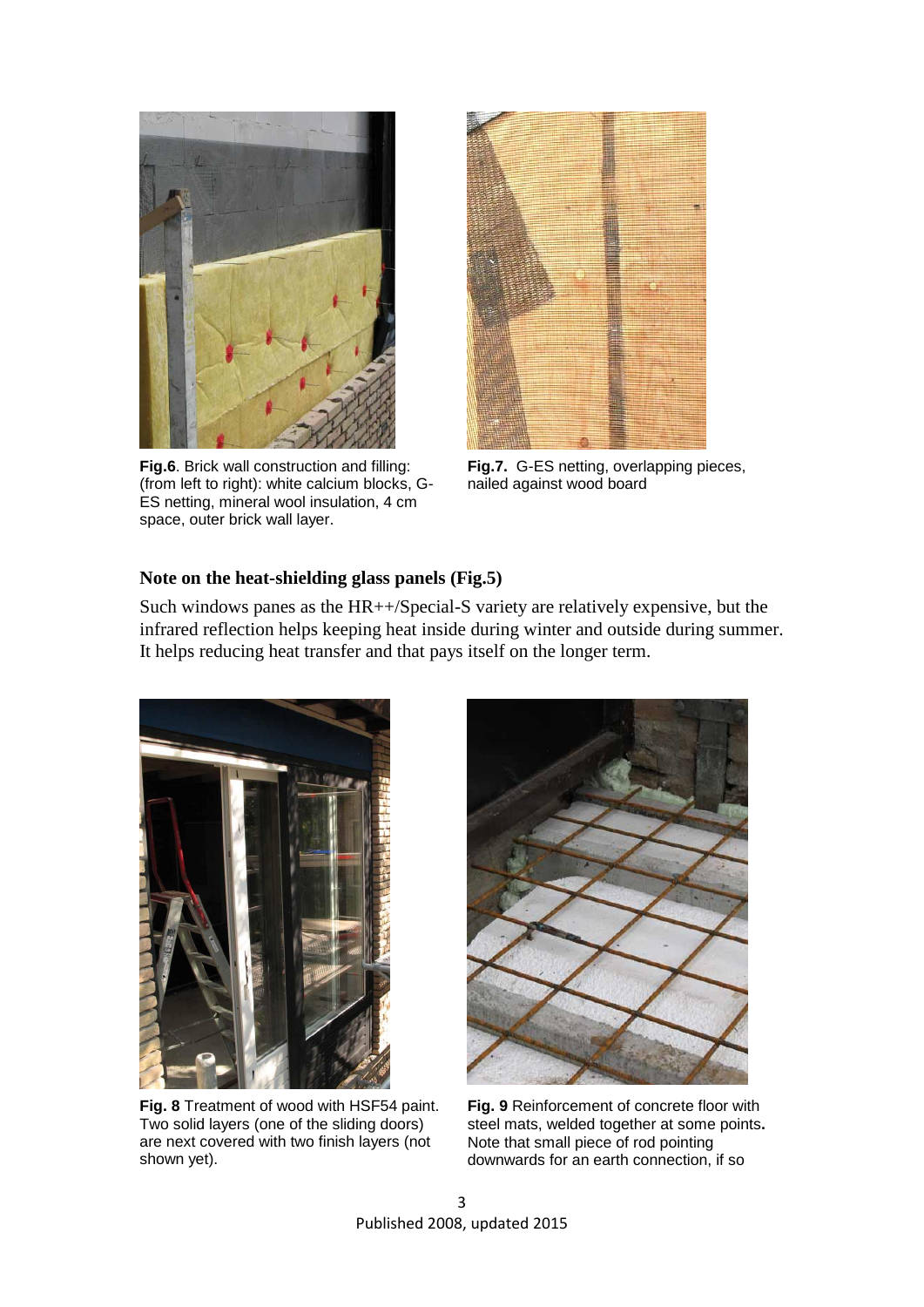required.

#### **Note on the conductive paints used**

The product Biologa YShield paint (Figs.1, 8) is relatively expensive but is indispensable for a decorative painting of smaller structures such as wood linings etcetera. Its adhesion capacity to any type of ground layer is remarkable, due to its content of acrylic binding medium. However, stain spots and spilling cannot be removed. It gives a nice and regular matt black appearance and provides a perfect grounding base for subsequent finishing paint layers. How permanent such combinations are on the long run remains to be determined.

The Caparol product ElectroShield (Figs. 2, 10) is a much cheaper commercial product originally developed for other larger scale applications. It contains a large amount of heavy black material (carbon) that forms compact deposits on the bottom of the container. Such deposits can only be redispersed with considerable mechanical force and even then rather large aggregates of different size will remain. After a certain dilution with tap water (not recommended by the manufacturer!) a slurry results which can be applied onto plastered walls with a large paint roller. Advice: always roll in the same direction for an optimal result.

The porous structure of the walls should have been closed with a suitable filler material available from regular paint shops. The results is a solid black surface with rice grain-looking aggregates, easily visible with raking light. Some might like the surface effect.

## **Note on G-ES netting (Figs 3,4)**

Although the carbon content and black appearance suggests otherwise, this product appears not to make electrical connections when layers are touching each other by overlapping fragments. Only if the thread structure is damaged and the silver threads are exposed and interconnected by nails etcetera will sheets make contact. This cannot be done under outside conditions. The message is not to use too small isolated gaze fragments.

The netting is taped and nailed to the inner layer of the double brick wall and next covered with a 6 cm heat-isolating mineral wool blanket. An air space of 4cm is kept for the outer brick layer (see Figs. 6, 7).

## **Grounding the painted wall**

To make the carbon layers as conductive as possible, and also to confer to the manufacturer's instructions, the paint should be grounded. That would also reduce the risk of electrocution, should one touch the conductive layer with electrically charged objects. The base of the walls were therefore provided with a 5cm broad strip of selfadhesive and conducting tape. This strip was to paint over with the carbon paint for an ideal contact and finally connected to earth.

## **Warning for dirty power**

Walls covered with a conductive paint will reject high-frequency fields effectively. If the treatment is meant to reduce low-frequency fields at the same time, then the paint layer should be grounded. Conducting self-adhesive strips were attached to the naked wall before over painting. One of the ends of the strip was to make contact with a  $6\times6$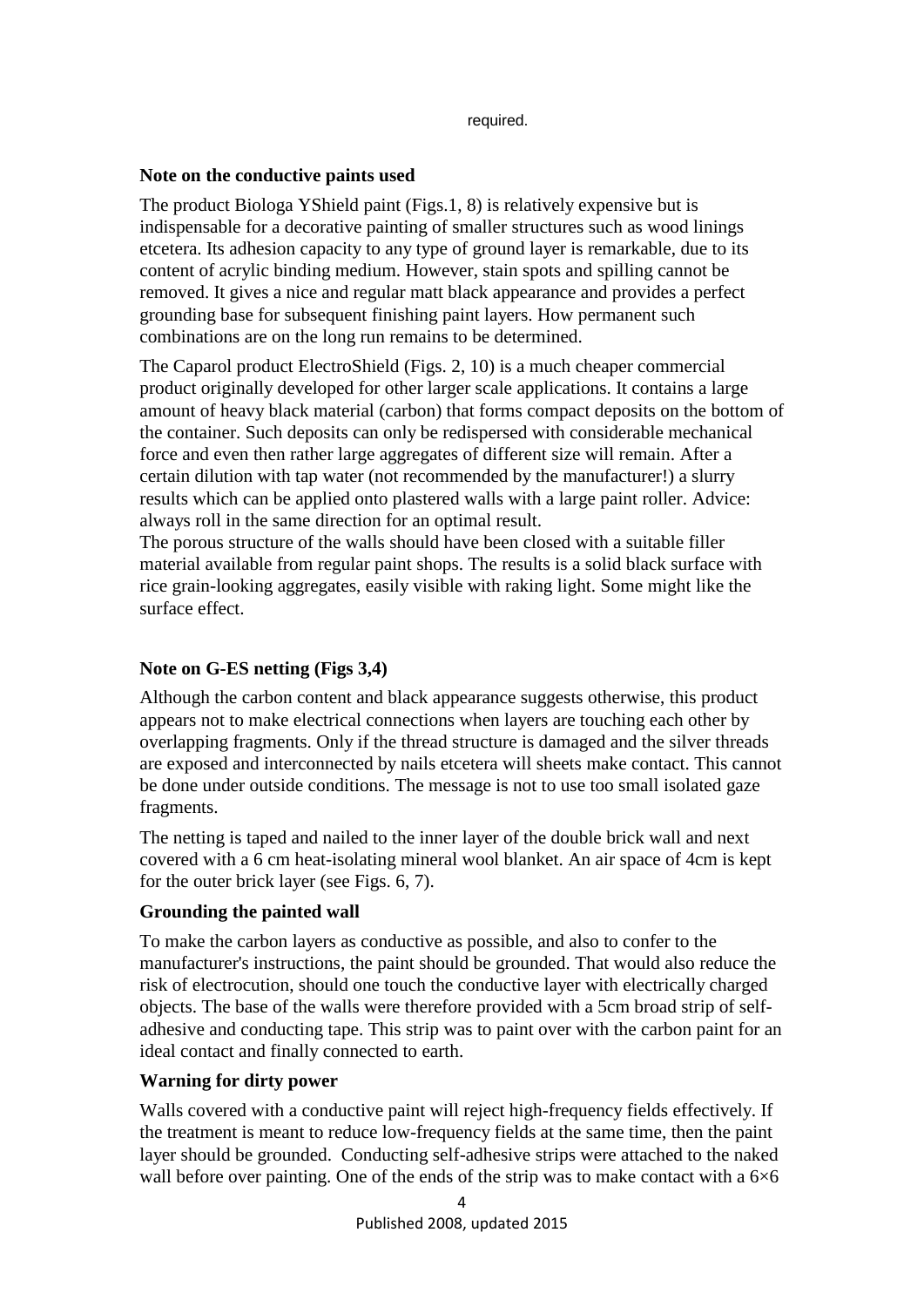cm stainless steel part screwed onto the wall and which served as a anchoring point for an earth connection.

However, the 230V – 50 Hz power provided by the electricity company was not entirely 'clean' in this case. The earth thread running with along with the 220V threads were contaminated with dirty power transients by capacitive induction. The consequence of an earth connection would be that the wall emits transient electrical field disturbances. For that reason this metal plate was left unconnected because the owner of the house felt uncomfortable with the earth connection in pace. One should find out how 'clean' the earth thread is in any specific location. There are no rules or suggestions for an acceptable voltage pollution. Experimentation is required. Access points should be accessible and detachable for that reason.

Also the steel concrete floor reinforcement was left unconnected to earth for the same reason (Fig.9).



**FIG. 10.** Painting the wall black with two successive layers of Caparol, using a roller brush.



**Fig. 11.** Two layers of decorative paint are necessary for making the black invisible.

## **Note of finishing the painted wall (Figs. 10, 11)**

Due to the excellent adhesive capacity of the black paint material, all kinds of standard wall paints or wall papers can be applied in any colour. However, a double layer of paint may be advised when transparency is a problem.

## **Effective measures in two steps**

Incoming HF fields have largely been reduced by these measures. Most HF meters will give very low reading: usually less than  $0.1\mu\text{W/m2}$  (see Table 1). No Dect phones can be heard, not even with the highly sensitive Profi Spion HF detector. Mobile phone use becomes problematic and one has to step outside for a proper call quality.

## **Health effects**

Biologically speaking, it was all worth the effort. The owner had suffered from electrical hypersensitivity for many years and was hardly able to use his personal computer without falling ill. After completion of this shielding programme his general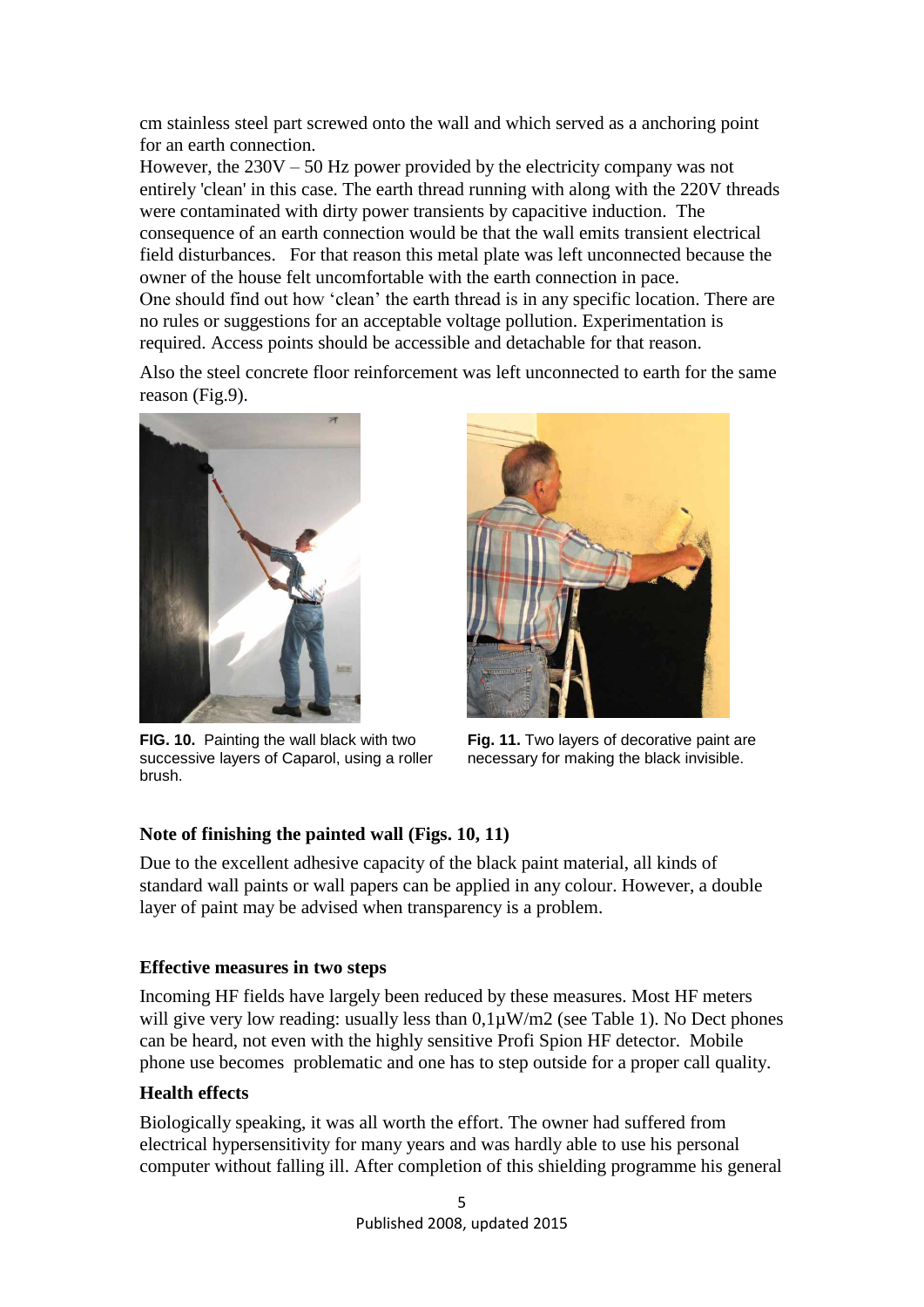health improved markedly over the months and computer use became possible again for a few hours per day.

To reach a full health recovery, it would be necessary to eliminate or reduce all EMFs produced by household equipment. Two approaches were followed:

1. Changed habits: EMF producing items were used for brief periods only and were unplugged immediately after use. Use of a landline telephone and internet connections. No WiFi, smartphone, digitally enhanced (Dect) or cordless telephone was allowed, neither by visitors. Working distance between keyboard, monitor, and PC peripherals was as long as cords permitted (several meters).

2. Reduced emissions of ELF radiation by household equipment and power tools. Several adjustments were made. PC and LED monitor were specially assembled for minimum radiation. Classical incandescent lamps were maintained or were replaced by halogen bulbs. Fluorescent bars, energy saving lamps and LED lights were removed, as well as dimmers.

The wiring system was replaced by shielded wires and the metal shielding was earthed. Wall contacts were all earthed and extension cords were shielded as well. Wherever present, metal frames of equipment and furniture was earthed. That eliminated the radiation of ELF.

To reduce the intake of dirty power from the main distribution net, GS filters were installed on each of the 3 phases where they entered the house. Solar photovoltaic cells on the roof and their inverters produce substantial dirty power signals entering the home net. Double GS filters were plugged close by each inverter output. This reduced the electrical pollution; however, but not the magnetic pollution by AC currents.

Automatic circuit breakers were installed in selected electricity groups, which switched off power where none was required. Bedrooms were kept free from electrical equipment at night, as well as from the adjacent rooms.

## **Conclusion**

The owner of the house felt pretty well after these electrical adjustments. His working capacity was almost normal and optimal. Little remained to be dealt with. However, his hypersensitivity for EMFs had not entirely disappeared and presented itself under new and not-foreseen circumstances. Only on the long term, after several more years, sensitivity appeared to subdue to some extent.

The conclusion is that previous exposures to HF EMFs, which attributed to the EHS condition, were effective at dosages far below the ICNIRP guidelines. The German SBM2008 guidelines of Baubiologie Maes, [\(www.maes.de\)](http://www.maes.de/) are more relevant for the electrosensitive, but only in combination with other measures that result in the elimination of both high- and low-frequency EMFs.